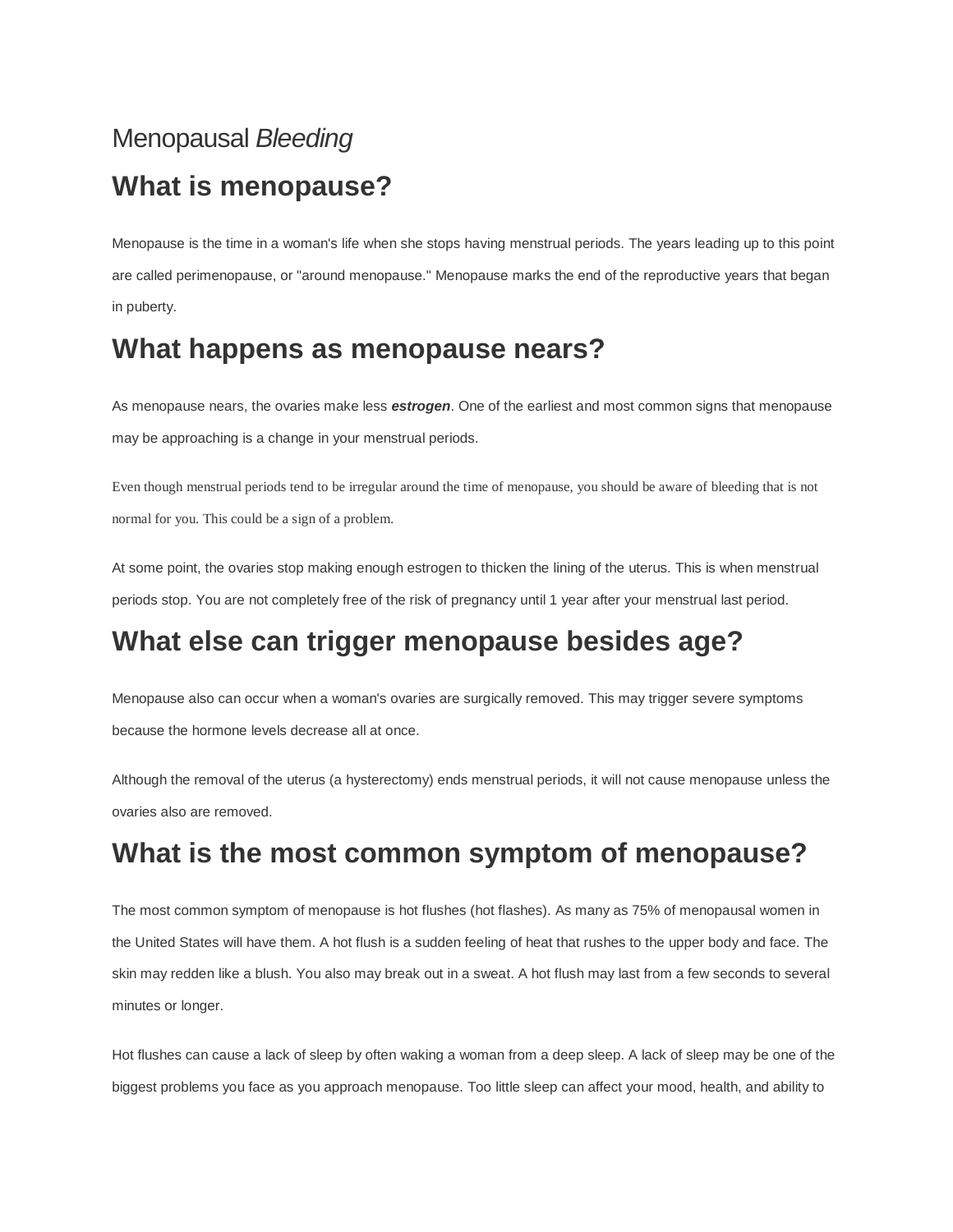cope with daily activities. Some women have less rapid eye movement—known as REM—sleep. This is the stage of sleep when you dream. REM sleep makes up about 20% of an adult's normal sleep cycle.

### **What vaginal and urinary tract changes occur during menopause?**

Loss of estrogen causes changes in the vagina. Its lining may become thin and dry. These changes can cause pain during sexual intercourse. They also can make the vagina more prone to infection, which can cause burning and itching.

The urinary tract also changes with age. The urethra (the tube that carries urine from the bladder) can become dry, inflamed, or irritated. Some women may need to urinate more often. Women may have an increased risk of bladder infection after menopause.

# **How does menopause affect bone loss?**

At menopause, the rate of bone loss increases. *Osteoporosis*, which can result from this bone loss, increases the risk of bone fracture in older women. The bones of the hip, wrist, and spine are affected most often.

# **How do decreased estrogen levels affect a woman's risk of heart attacks and stroke?**

The estrogen produced by women's ovaries before menopause protects them from heart attacks and stroke. When less estrogen is made after menopause, women lose much of this protection. The risk of heart attack and stroke then increases.

# **What causes emotional changes during menopause?**

The change in hormone levels may make you feel nervous, irritable, or very tired. These feelings may be linked to other symptoms of menopause, such as lack of sleep.

# **How may menopause affect my sex life?**

Some women find that they have less interest in sex around and after menopause. Lower hormone levels may decrease the sex drive. It may affect your ability to have an orgasm, or it may take longer for you to reach orgasm.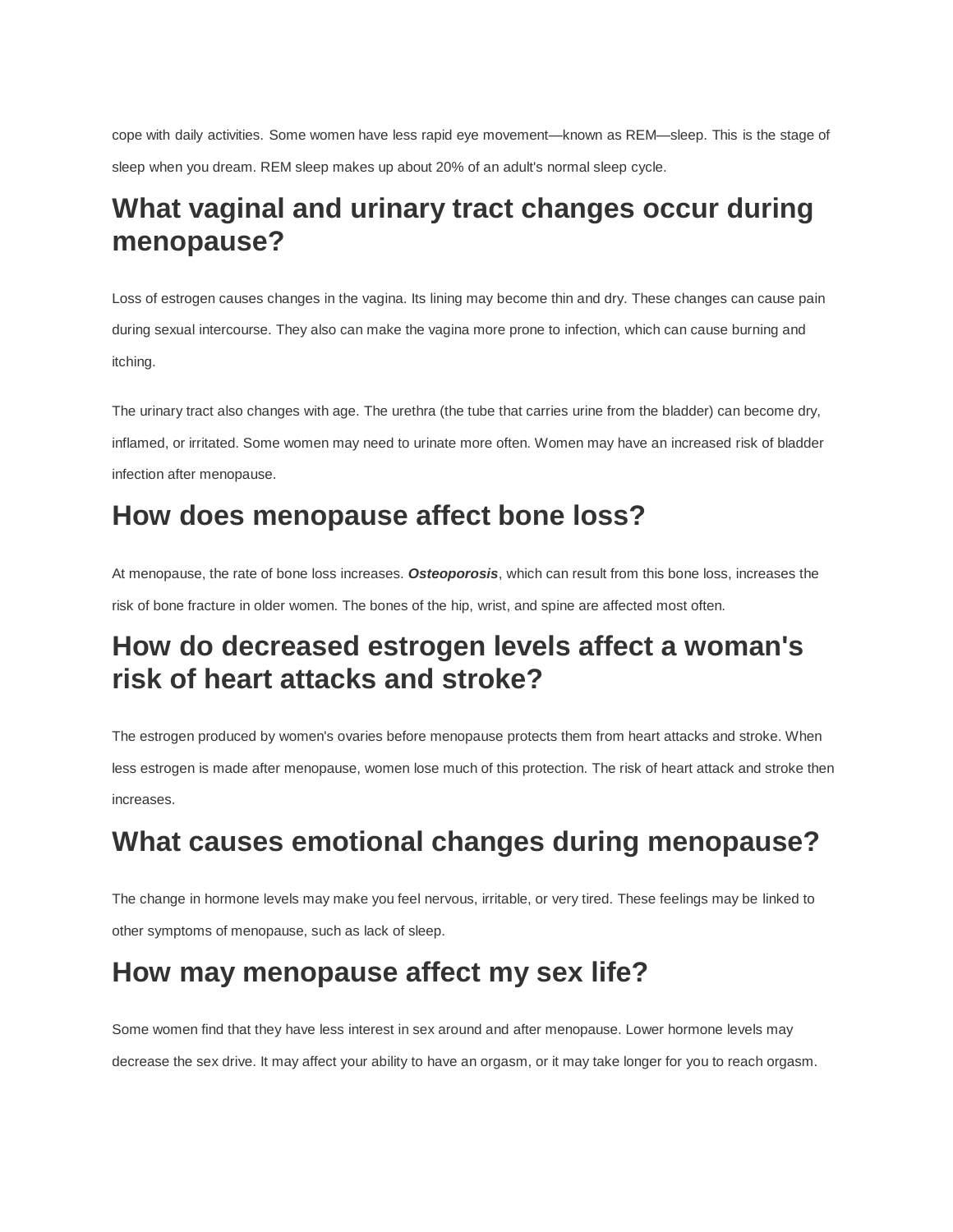## **Are there treatments that relieve the symptoms of menopause?**

*Hormone therapy* can help relieve the symptoms of menopause. In some cases, you may begin hormone therapy before menopause. If you are taking birth control pills, they will be stopped when you begin treatment.

For women with a uterus, estrogen usually is given along with progestin—a synthetic version of the hormone progesterone. This helps reduce the risk of cancer of the lining of the uterus that occurs when estrogen is used alone.

# **What are the benefits of hormone therapy?**

Estrogen is used to treat the main symptom of menopause—hot flushes. It also relieves vaginal dryness and can help to relieve some changes that can cause problems in the urinary tract. Estrogen protects against bone loss. Hormone therapy slows bone loss after menopause and helps prevent osteoporosis. Estrogen also can help reduce the risk of colon cancer.

# **What are the risks of hormone therapy?**

Like any treatment, hormone therapy is not free of risk. In women with a uterus, using estrogen alone can increase the risk of endometrial cancer because estrogen causes the lining of the uterus to grow. Taking a progestin along with estrogen will help reduce the risk of uterine problems. The drawback of using a progestin is that it seems to increase the risk of breast cancer. Also, menopausal women may start bleeding again, although bleeding may occur only for a short time.

### **What other therapies are available for menopause?**

If a woman does not take hormone therapy, there are some other options for preventing bone loss, such as bisphosphonates or selective estrogen receptor modulators (SERMs). A medication called calcitonin slows bone loss. It can be given by injection or nasal spray. Bisphosphonates are used to increase bone density and reduce the risk of fractures. Parathyroid hormone also is used for this purpose.

### **Glossary**

**Estrogen:** A female hormone produced in the ovary that stimulates the growth of the lining of the uterus.